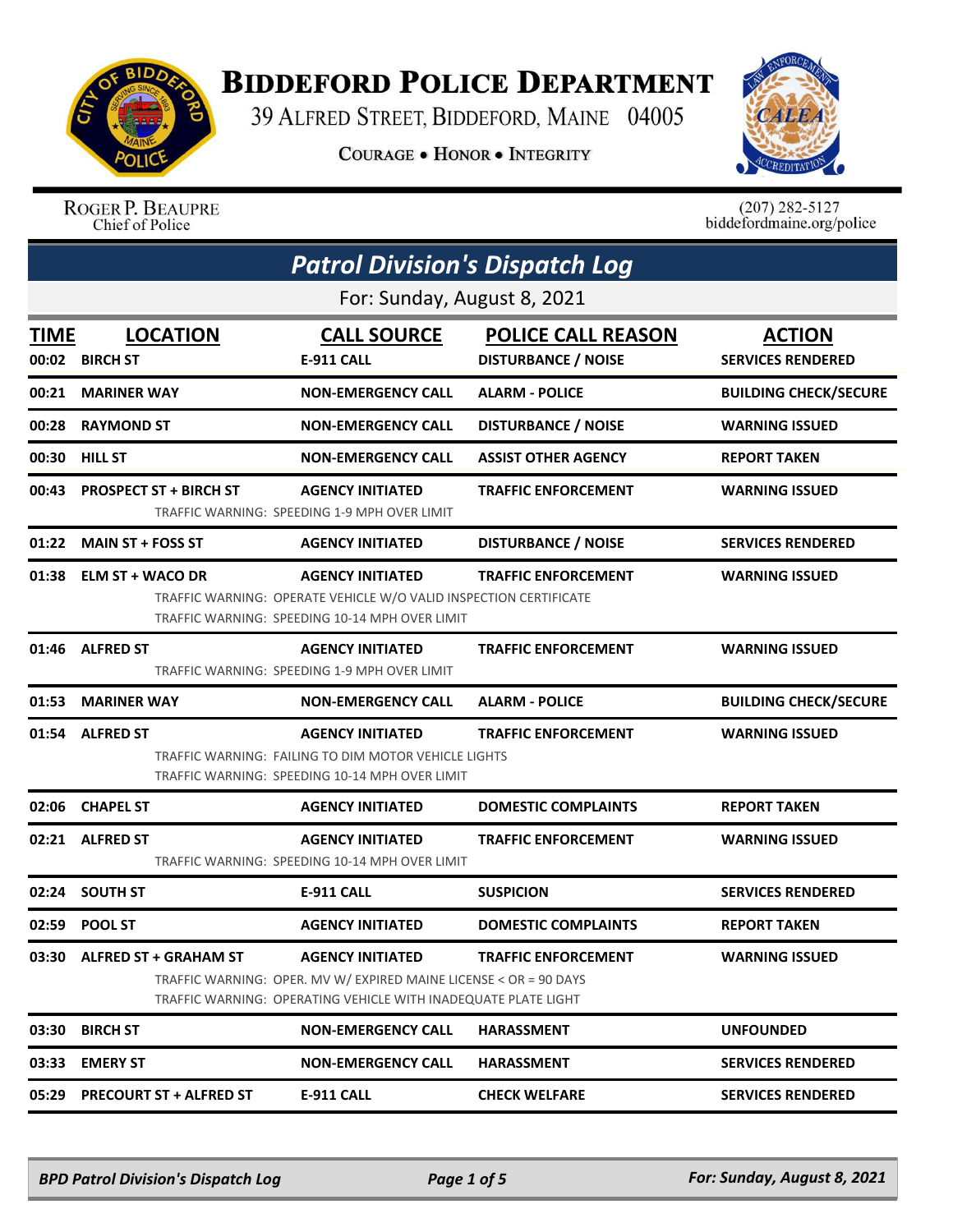| <b>TIME</b><br>05:58 | <b>LOCATION</b><br><b>BIDDEFORD GATEWAY CTR</b>     | <b>CALL SOURCE</b><br><b>AGENCY INITIATED</b>                                                                                                                        | <b>POLICE CALL REASON</b><br><b>TRAFFIC ENFORCEMENT</b> | <b>ACTION</b><br><b>VSAC ISSUED</b> |
|----------------------|-----------------------------------------------------|----------------------------------------------------------------------------------------------------------------------------------------------------------------------|---------------------------------------------------------|-------------------------------------|
|                      |                                                     | TRAFFIC CITATION: SPEEDING 10-14 MPH OVER LIMIT                                                                                                                      |                                                         |                                     |
| 06:13                | <b>BIDDEFORD GATEWAY CTR</b>                        | <b>AGENCY INITIATED</b><br>TRAFFIC CITATION: OPERATE VEHICLE W/O VALID INSPECTION CERTIFICATE<br>TRAFFIC WARNING: OPERATING A DEFECTIVE MOTOR VEHICLE                | <b>TRAFFIC ENFORCEMENT</b>                              | <b>VSAC ISSUED</b>                  |
|                      | 06:14 ELM ST + DIAMOND ST                           | <b>AGENCY INITIATED</b><br>TRAFFIC WARNING: FAILING TO NOTIFY STATE OF NAME AND ADDRESS CHANGE<br>TRAFFIC WARNING: SPEEDING 10-14 MPH OVER LIMIT                     | <b>TRAFFIC ENFORCEMENT</b>                              | <b>WARNING ISSUED</b>               |
| 06:17                | <b>MISTY MEADOWS DR</b>                             | <b>E-911 CALL</b>                                                                                                                                                    | 911 MISUSE                                              | <b>NEGATIVE CONTACT</b>             |
| 06:24                | <b>BIDDEFORD GATEWAY CTR</b>                        | <b>AGENCY INITIATED</b><br>TRAFFIC CITATION: OPERATE VEHICLE W/O VALID INSPECTION CERTIFICATE<br>TRAFFIC WARNING: FAILING TO NOTIFY STATE OF NAME AND ADDRESS CHANGE | <b>TRAFFIC ENFORCEMENT</b>                              | <b>VSAC ISSUED</b>                  |
|                      | 07:19 GOOCH ST + ELM ST                             | <b>AGENCY INITIATED</b><br>TRAFFIC CITATION: SPEEDING 10-14 MPH OVER LIMIT                                                                                           | <b>TRAFFIC ENFORCEMENT</b>                              | <b>VSAC ISSUED</b>                  |
|                      | 07:22 ALFRED ST + MEDICAL CENTER D AGENCY INITIATED | TRAFFIC WARNING: SPEEDING 10-14 MPH OVER LIMIT                                                                                                                       | <b>TRAFFIC ENFORCEMENT</b>                              | <b>WARNING ISSUED</b>               |
| 07:27                | <b>MARINER WAY</b>                                  | <b>NON-EMERGENCY CALL</b>                                                                                                                                            | <b>ALARM - POLICE</b>                                   | <b>BUILDING CHECK/SECURE</b>        |
|                      | 07:31 ELM ST + CUTTS ST                             | <b>AGENCY INITIATED</b><br>TRAFFIC WARNING: SPEEDING 1-9 MPH OVER LIMIT                                                                                              | <b>TRAFFIC ENFORCEMENT</b>                              | <b>WARNING ISSUED</b>               |
|                      | 07:36 ELM ST + THORNTON ST                          | <b>AGENCY INITIATED</b><br>TRAFFIC CITATION: SPEEDING 15-19 MPH OVER LIMIT                                                                                           | <b>TRAFFIC ENFORCEMENT</b>                              | <b>VSAC ISSUED</b>                  |
| 07:40                | <b>MARINER WAY</b>                                  | <b>NON-EMERGENCY CALL</b>                                                                                                                                            | <b>ALARM - POLICE</b>                                   | <b>NO ACTION REQUIRED</b>           |
| 07:42                | <b>BIRCH ST</b>                                     | <b>AGENCY INITIATED</b>                                                                                                                                              | <b>SUSPICION</b>                                        | <b>SERVICES RENDERED</b>            |
|                      | 07:44 ALFRED ST + BARRA RD                          | <b>AGENCY INITIATED</b><br>TRAFFIC WARNING: OPERATING VEHICLE WITH INADEQUATE BRAKE LIGHTS                                                                           | <b>TRAFFIC ENFORCEMENT</b>                              | <b>WARNING ISSUED</b>               |
|                      | 07:48 ELM ST + CENTER ST                            | <b>AGENCY INITIATED</b><br>TRAFFIC CITATION: FAILING TO PRODUCE EVIDENCE OF VEHICLE INSURANCE<br>TRAFFIC WARNING: FAILURE TO REGISTER VEHICLE                        | <b>TRAFFIC ENFORCEMENT</b>                              | <b>VSAC ISSUED</b>                  |
|                      | 07:54 ALFRED ST                                     | <b>AGENCY INITIATED</b><br>TRAFFIC WARNING: SPEEDING 10-14 MPH OVER LIMIT                                                                                            | <b>TRAFFIC ENFORCEMENT</b>                              | <b>WARNING ISSUED</b>               |
|                      | 08:00 ALFRED ST + ARENA DR                          | <b>AGENCY INITIATED</b>                                                                                                                                              | <b>TRAFFIC ENFORCEMENT</b>                              | <b>WARNING ISSUED</b>               |
|                      | 08:10 ELM ST + CENTER ST                            | <b>AGENCY INITIATED</b><br>TRAFFIC WARNING: OPERATE VEHICLE W/O VALID INSPECTION CERTIFICATE                                                                         | <b>TRAFFIC ENFORCEMENT</b>                              | <b>WARNING ISSUED</b>               |
|                      | 08:11 ALFRED ST                                     | <b>NON-EMERGENCY CALL</b>                                                                                                                                            | <b>OUT FOR FOLLOW UP</b>                                | <b>SERVICES RENDERED</b>            |
|                      | 08:19 ELM ST + MAIN ST                              | <b>AGENCY INITIATED</b><br>TRAFFIC CITATION: OPERATE VEHICLE W/O VALID INSPECTION CERTIFICATE                                                                        | <b>TRAFFIC ENFORCEMENT</b>                              | <b>VSAC ISSUED</b>                  |
|                      | 08:23 ALFRED ST + EDWARDS AVE                       | <b>AGENCY INITIATED</b><br>TRAFFIC WARNING: SPEEDING 1-9 MPH OVER LIMIT                                                                                              | <b>TRAFFIC ENFORCEMENT</b>                              | <b>WARNING ISSUED</b>               |
|                      | 08:29 CRESCENT ST + JEFFERSON ST                    | <b>AGENCY INITIATED</b>                                                                                                                                              | <b>TRAFFIC ENFORCEMENT</b>                              | <b>WARNING ISSUED</b>               |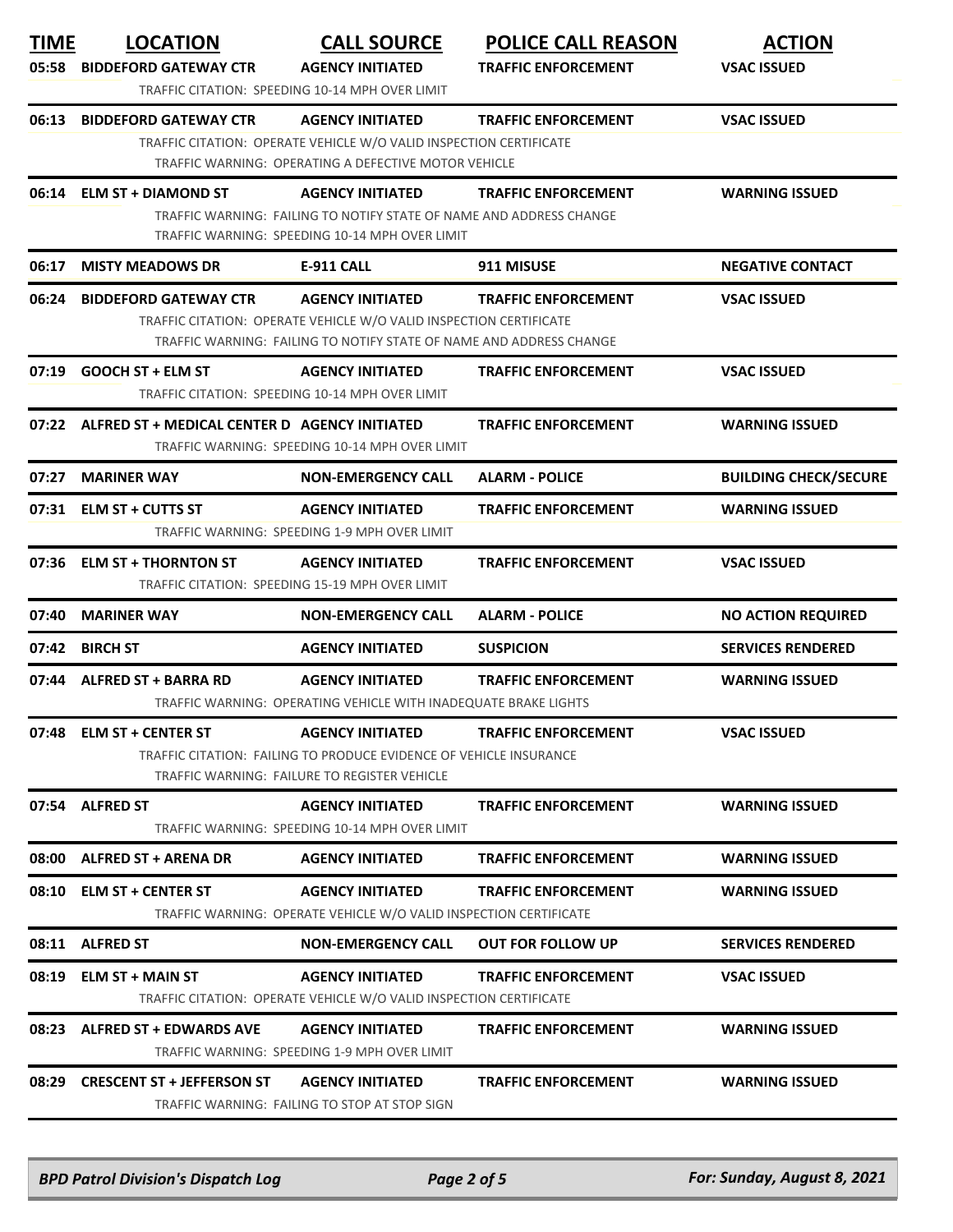| TIME  | <b>LOCATION</b><br>08:30 ALFRED ST + ARENA DR                                                                                    | <b>CALL SOURCE</b><br><b>AGENCY INITIATED</b><br>TRAFFIC WARNING: FAILING TO HAVE MOTOR VEHICLE LICENSE IN POSSESION<br>TRAFFIC WARNING: FAILING TO NOTIFY STATE OF NAME AND ADDRESS CHANGE | <b>POLICE CALL REASON</b><br><b>TRAFFIC ENFORCEMENT</b> | <b>ACTION</b><br><b>WARNING ISSUED</b> |
|-------|----------------------------------------------------------------------------------------------------------------------------------|---------------------------------------------------------------------------------------------------------------------------------------------------------------------------------------------|---------------------------------------------------------|----------------------------------------|
|       |                                                                                                                                  | TRAFFIC WARNING: FAILURE TO REGISTER VEHICLE<br>TRAFFIC WARNING: OPERATE VEHICLE W/O VALID INSPECTION CERTIFICATE                                                                           |                                                         |                                        |
| 08:36 | <b>WEST ST + GUINEA RD</b>                                                                                                       | <b>WALK-IN AT STATION</b>                                                                                                                                                                   | <b>BOLO</b>                                             | <b>NEGATIVE CONTACT</b>                |
| 08:44 | <b>SOUTH ST + WESTERN AVE</b>                                                                                                    | <b>AGENCY INITIATED</b><br>TRAFFIC WARNING: SPEEDING 1-9 MPH OVER LIMIT                                                                                                                     | <b>TRAFFIC ENFORCEMENT</b>                              | <b>WARNING ISSUED</b>                  |
| 08:50 | <b>FOSS ST</b>                                                                                                                   | <b>AGENCY INITIATED</b>                                                                                                                                                                     | <b>PAPERWORK</b>                                        | <b>NEGATIVE CONTACT</b>                |
|       | 08:51 SOUTH ST + WESTERN AVE                                                                                                     | <b>AGENCY INITIATED</b><br>TRAFFIC WARNING: FAILING TO YIELD RIGHT OF WAY                                                                                                                   | <b>TRAFFIC ENFORCEMENT</b>                              | <b>WARNING ISSUED</b>                  |
|       | 08:52 SOUTH ST + WESTERN AVE                                                                                                     | <b>AGENCY INITIATED</b>                                                                                                                                                                     | <b>TRAFFIC ENFORCEMENT</b>                              | <b>WARNING ISSUED</b>                  |
|       |                                                                                                                                  | TRAFFIC WARNING: OPERATE VEHICLE W/O VALID INSPECTION CERTIFICATE                                                                                                                           |                                                         |                                        |
| 08:59 | <b>SOUTH ST + WESTERN AVE</b>                                                                                                    | <b>AGENCY INITIATED</b><br>TRAFFIC WARNING: OPERATE VEHICLE W/O VALID INSPECTION CERTIFICATE                                                                                                | <b>TRAFFIC ENFORCEMENT</b>                              | <b>WARNING ISSUED</b>                  |
|       | 09:06 SOUTH ST                                                                                                                   | <b>AGENCY INITIATED</b><br>TRAFFIC CITATION: FAILING TO PRODUCE EVIDENCE OF VEHICLE INSURANCE<br>TRAFFIC CITATION: OPERATE VEHICLE W/O VALID INSPECTION CERTIFICATE                         | <b>TRAFFIC ENFORCEMENT</b>                              | <b>VSAC ISSUED</b>                     |
| 09:34 | <b>PEARL ST + LINCOLN ST</b>                                                                                                     | <b>AGENCY INITIATED</b><br>TRAFFIC CITATION: FAILING TO PRODUCE EVIDENCE OF VEHICLE INSURANCE<br>TRAFFIC CITATION: OPERATE VEHICLE W/O VALID INSPECTION CERTIFICATE                         | <b>TRAFFIC ENFORCEMENT</b>                              | <b>VSAC ISSUED</b>                     |
|       | 10:03 ALFRED ST                                                                                                                  | <b>RADIO</b>                                                                                                                                                                                | <b>WARRANT ARREST</b>                                   | <b>ARREST(S) MADE</b>                  |
| 10:06 | <b>CHARGE: WARRANT ARREST</b><br>CHARGE: MISUSE OF IDENTIFICATION<br>CHARGE: BURGLARY OF A MOTOR VEHICLE<br><b>NEW COUNTY RD</b> | <b>E-911 CALL</b>                                                                                                                                                                           | 911 MISUSE                                              | <b>SERVICES RENDERED</b>               |
|       | 10:12 OAK ST                                                                                                                     | <b>E-911 CALL</b>                                                                                                                                                                           | 911 MISUSE                                              | <b>SERVICES RENDERED</b>               |
|       | 10:20 ELM ST                                                                                                                     | <b>AGENCY INITIATED</b><br>TRAFFIC CITATION: SPEEDING 10-14 MPH OVER LIMIT                                                                                                                  | <b>TRAFFIC ENFORCEMENT</b>                              | <b>VSAC ISSUED</b>                     |
|       | 10:39 MAY ST                                                                                                                     | <b>AGENCY INITIATED</b><br>TRAFFIC WARNING: OPERATE VEHICLE W/O VALID INSPECTION CERTIFICATE<br>TRAFFIC WARNING: OPERATING A DEFECTIVE MOTOR VEHICLE                                        | <b>TRAFFIC ENFORCEMENT</b>                              | <b>WARNING ISSUED</b>                  |
|       | 10:48 FOSS ST + POOL ST                                                                                                          | <b>NON-EMERGENCY CALL</b>                                                                                                                                                                   | <b>PARKING COMPLAINT</b>                                | <b>SUMMONS ISSUED</b>                  |
|       | DEFENDANT: RICHARD M DANIS  AGE: 26  RESIDENT OF: BIDDEFORD, ME<br><b>CHARGE: FAILURE TO REGISTER VEHICLE</b>                    |                                                                                                                                                                                             |                                                         |                                        |
| 10:49 | <b>SOUTH ST + SOUTHVIEW DR</b>                                                                                                   | <b>AGENCY INITIATED</b><br>TRAFFIC WARNING: OBSCURING MOTOR VEHICLE PLATES MARKS<br>TRAFFIC WARNING: SPEEDING 1-9 MPH OVER LIMIT                                                            | <b>TRAFFIC ENFORCEMENT</b>                              | <b>WARNING ISSUED</b>                  |
| 10:59 | <b>SOUTH ST</b>                                                                                                                  | <b>AGENCY INITIATED</b><br>TRAFFIC CITATION: FAILING TO PRODUCE EVIDENCE OF VEHICLE INSURANCE<br>TRAFFIC WARNING: SPEEDING 1-9 MPH OVER LIMIT                                               | <b>TRAFFIC ENFORCEMENT</b>                              | <b>VSAC ISSUED</b>                     |
|       | 11:08 ALFRED ST + ANDREWS RD                                                                                                     | <b>E-911 CALL</b>                                                                                                                                                                           | <b>BOLO</b>                                             | <b>NEGATIVE CONTACT</b>                |
|       | <b>BPD Patrol Division's Dispatch Log</b>                                                                                        |                                                                                                                                                                                             | Page 3 of 5                                             | For: Sunday, August 8, 2021            |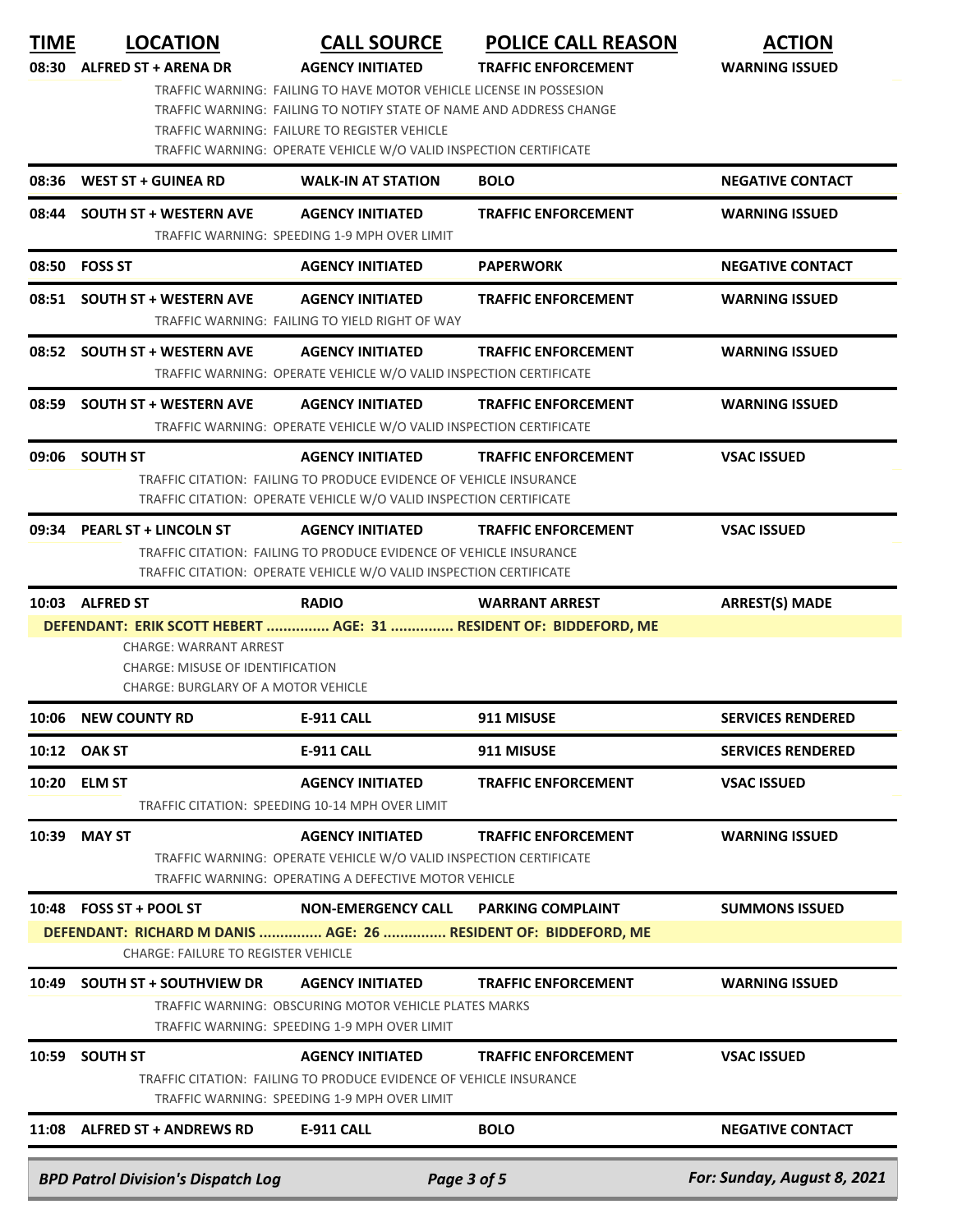| <b>BPD Patrol Division's Dispatch Log</b> |  |
|-------------------------------------------|--|

| Page 4 of ! |  |  |
|-------------|--|--|
|             |  |  |

*BPD Patrol Division's Dispatch Log Page 4 of 5 For: Sunday, August 8, 2021*

|       | 11:12 CHAPEL ST                                                                                         | <b>WALK-IN AT STATION</b>                                                                                                                                                                                       | <b>OUT FOR FOLLOW UP</b>                                                         | <b>SERVICES RENDERED</b>     |
|-------|---------------------------------------------------------------------------------------------------------|-----------------------------------------------------------------------------------------------------------------------------------------------------------------------------------------------------------------|----------------------------------------------------------------------------------|------------------------------|
|       | 11:24 SOUTH ST + PAQUIN AVE                                                                             | <b>AGENCY INITIATED</b>                                                                                                                                                                                         | <b>TRAFFIC ENFORCEMENT</b>                                                       | <b>SUMMONS ISSUED</b>        |
|       |                                                                                                         |                                                                                                                                                                                                                 | DEFENDANT: JOSHUA MICHAEL ISSAC POWERS  AGE: 22  RESIDENT OF: CAPE ELIZABETH, ME |                              |
|       | CHARGE: FAILURE TO REGISTER VEHICLE                                                                     | TRAFFIC CITATION: FAILING TO PRODUCE EVIDENCE OF VEHICLE INSURANCE<br>TRAFFIC CITATION: OPERATE VEHICLE W/O VALID INSPECTION CERTIFICATE<br>TRAFFIC WARNING: EVADING VEHICLE REGISTRATION FEES AND EXCISE TAXES |                                                                                  |                              |
| 11:46 | <b>NEWTOWN RD</b>                                                                                       | <b>NON-EMERGENCY CALL</b>                                                                                                                                                                                       | <b>HARASSMENT</b>                                                                | <b>REPORT TAKEN</b>          |
|       | 11:52 SOUTH ST + PAQUIN AVE                                                                             | <b>AGENCY INITIATED</b><br>TRAFFIC CITATION: FAILING TO PRODUCE EVIDENCE OF VEHICLE INSURANCE<br>TRAFFIC WARNING: SPEEDING 1-9 MPH OVER LIMIT                                                                   | <b>TRAFFIC ENFORCEMENT</b>                                                       | <b>WARNING ISSUED</b>        |
| 12:00 | <b>WEST CUTTS ST</b>                                                                                    | <b>WALK-IN AT STATION</b>                                                                                                                                                                                       | <b>THEFT</b>                                                                     | <b>REPORT TAKEN</b>          |
|       | 12:12 ALFRED ST + ARENA DR                                                                              | <b>NON-EMERGENCY CALL</b>                                                                                                                                                                                       | <b>BOLO</b>                                                                      | <b>UNFOUNDED</b>             |
|       | 12:33 PAQUIN AVE                                                                                        | <b>AGENCY INITIATED</b><br>TRAFFIC WARNING: SPEEDING 10-14 MPH OVER LIMIT                                                                                                                                       | <b>TRAFFIC ENFORCEMENT</b>                                                       | <b>WARNING ISSUED</b>        |
|       | 13:00 HILL ST                                                                                           | <b>AGENCY INITIATED</b><br>TRAFFIC WARNING: SPEEDING 1-9 MPH OVER LIMIT                                                                                                                                         | <b>TRAFFIC ENFORCEMENT</b>                                                       | <b>WARNING ISSUED</b>        |
|       | 13:04 HORRIGAN CT                                                                                       | <b>NON-EMERGENCY CALL</b>                                                                                                                                                                                       | <b>DISTURBANCE / NOISE</b>                                                       | <b>SERVICES RENDERED</b>     |
|       | 13:07 HILL ST + VINCENT AVE                                                                             | <b>AGENCY INITIATED</b><br>TRAFFIC WARNING: OPERATE VEHICLE W/O VALID INSPECTION CERTIFICATE                                                                                                                    | <b>TRAFFIC ENFORCEMENT</b>                                                       | <b>WARNING ISSUED</b>        |
|       | 13:14 ELM ST                                                                                            | <b>E-911 CALL</b>                                                                                                                                                                                               | 911 MISUSE                                                                       | <b>UNFOUNDED</b>             |
|       | 13:15 HILL ST + WESTFIELD EXT                                                                           | <b>AGENCY INITIATED</b><br>TRAFFIC WARNING: OPERATE VEHICLE W/O VALID INSPECTION CERTIFICATE                                                                                                                    | <b>TRAFFIC ENFORCEMENT</b>                                                       | <b>WARNING ISSUED</b>        |
|       | 13:30 CHADWICK PL                                                                                       | <b>NON-EMERGENCY CALL</b>                                                                                                                                                                                       | <b>PARKING COMPLAINT</b>                                                         | <b>NO VIOLATION</b>          |
|       | 13:34 ELM ST                                                                                            | <b>AGENCY INITIATED</b><br>TRAFFIC WARNING: SPEEDING 10-14 MPH OVER LIMIT                                                                                                                                       | <b>TRAFFIC ENFORCEMENT</b>                                                       | <b>WARNING ISSUED</b>        |
|       | 13:43 HILL ST + BIRCH ST                                                                                | <b>AGENCY INITIATED</b><br>TRAFFIC WARNING: SPEEDING 10-14 MPH OVER LIMIT                                                                                                                                       | <b>TRAFFIC ENFORCEMENT</b>                                                       | <b>WARNING ISSUED</b>        |
|       | 13:50 HILL ST + WILSON ST                                                                               | <b>AGENCY INITIATED</b>                                                                                                                                                                                         | <b>TRAFFIC ENFORCEMENT</b>                                                       | <b>SUMMONS ISSUED</b>        |
|       | DEFENDANT: TRACI A WILCOX  AGE: 54  RESIDENT OF: BIDDEFORD, ME<br><b>CHARGE: ATTACHING FALSE PLATES</b> | TRAFFIC WARNING: OPERATE VEHICLE W/O VALID INSPECTION CERTIFICATE                                                                                                                                               |                                                                                  |                              |
|       | 15:03 MT VERNON ST                                                                                      | <b>NON-EMERGENCY CALL</b>                                                                                                                                                                                       | <b>CRIMINAL MISCHIEF</b>                                                         | <b>REPORT TAKEN</b>          |
| 15:15 | <b>DEER RUN DR</b>                                                                                      | <b>E-911 CALL</b>                                                                                                                                                                                               | 911 MISUSE                                                                       | <b>SERVICES RENDERED</b>     |
| 15:26 | <b>BARRA RD</b>                                                                                         | <b>NON-EMERGENCY CALL</b>                                                                                                                                                                                       | <b>ALARM - POLICE</b>                                                            | <b>BUILDING CHECK/SECURE</b> |
| 15:29 | <b>POOL ST</b>                                                                                          | <b>AGENCY INITIATED</b><br>TRAFFIC WARNING: SPEEDING 10-14 MPH OVER LIMIT                                                                                                                                       | <b>TRAFFIC ENFORCEMENT</b>                                                       | <b>WARNING ISSUED</b>        |
|       | 15:43 SOUTH ST + JEFFERSON ST                                                                           | E-911 CALL                                                                                                                                                                                                      | <b>CHECK WELFARE</b>                                                             | <b>SERVICES RENDERED</b>     |
|       |                                                                                                         |                                                                                                                                                                                                                 |                                                                                  |                              |
|       |                                                                                                         |                                                                                                                                                                                                                 |                                                                                  |                              |

TRAFFIC CITATION: SPEEDING 10-14 MPH OVER LIMIT

**11:10 SOUTH ST AGENCY INITIATED TRAFFIC ENFORCEMENT VSAC ISSUED**